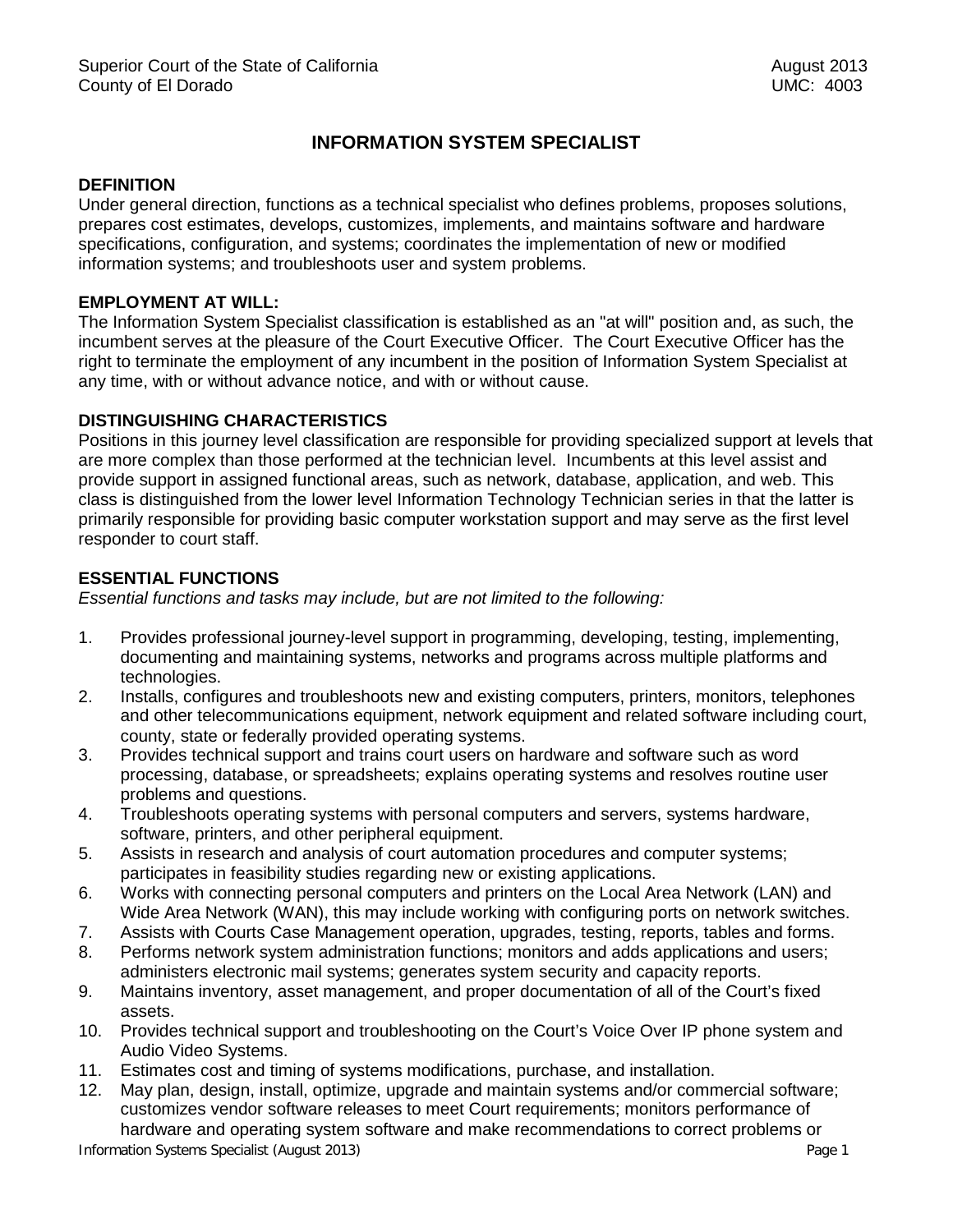improve performance; establish and monitor procedures for data security and access to computer systems; designs and maintains backup and recovery procedures.

- 13. Develops and/or modifies technical operating procedures.
- 14. Attends and participates in a variety of meetings, seminars, and committees; maintains liaison with vendor representatives.
- 15. Light facility maintenance, loads and unloads vehicles; moves furniture and equipment; may assemble or dismantle equipment, shelves, furniture, etc.
- 16. Assist in coordinating the implementation, utilization, installation and maintenance of information technology.
- 17. Performs other duties as assigned.

## **MINIMUM QUALIFICATIONS**

## *Knowledge of:*

- Inner-workings of desktop systems and equipment, Microsoft Office and Microsoft Operating Systems.
- Various database query programs and report writing tools.
- Principles and practices behind technical documentation and operational instruction.
- Reporting programs sufficient enough to be able to write and modify reports as needed.
- Web design principles, XML, HTML, CSS, JAVA.
- Incumbents do not lead or supervise the work of other Information System Specialists, but may lead the work of Information System Technicians.

## *Ability to:*

- Work under general direction to assist professional staff by performing duties that are well defined and in accordance with pre-established policies, procedures and standards.
- Organize and prioritize work according to immediate user and court needs that can change frequently; meet critical deadlines and coordinate multiple tasks.
- Resolve issues that are highly unusual and/or unexpected by using sound judgment with substantial independence. Errors in judgment or failure to complete assignments may result in serious delays and/or considerable expenditure of resources.
- Establish and maintain effective working relationships with those contacted in the course of work.
- Courteously and professionally provide detailed and accurate information to end users including the public, employees, and outside agencies.

## **EDUCATION AND EXPERIENCE**

Any combination of training and experience that would likely provide the required knowledge and abilities, including the knowledge of personal computer hardware, software and network components as used in an office environment, is qualifying. A typical way to obtain the required knowledge and abilities would be completion of 60 semester (or equivalent quarter) units from an accredited college or university with major coursework in computer science or a related field; and two years performing technical information systems work that included installing, maintaining and repairing personal computer hardware and software. Depending upon the area of assignment, one or more technical certifications may be desired or required.

Minimum of a High School diploma or possession of GED.

## **OTHER REQUIREMENTS**

Possession of a valid driver's license at the time of appointment, or the ability to utilize an alternative method of transportation when needed to carry out job-related essential functions. *This requirement will be reviewed on a position basis in accordance with ADA regulations.*